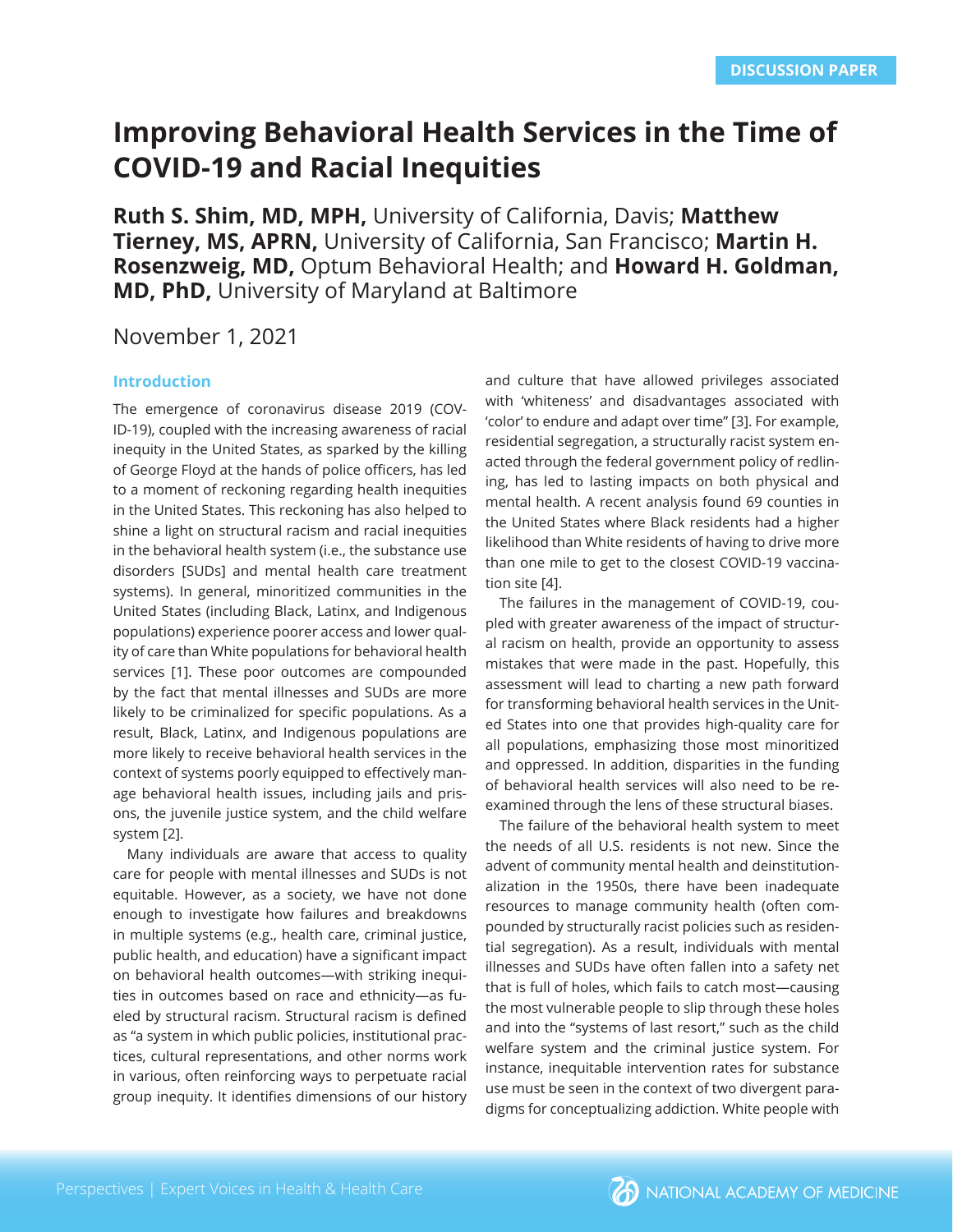SUDs are more likely to receive evidence-based health treatments for these conditions, which are deemed neurobiological disorders. In contrast, Black, Latinx, and Indigenous people are more likely to receive jail and prison terms for the same conditions, which are deemed criminal behaviors. For example, White Americans are significantly more likely to receive buprenorphine, one of the three FDA-approved medications for treating opioid use disorder, than Black Americans are [5].

Moreover, while Black and White Americans use illicit drugs at roughly similar rates, Black people are imprisoned on drug charges at nearly six times the rate of White people [6]. These widely differential outcomes are a significant contributor to disparities in the US prison population, which is 33 percent Black, 30 percent White, and 23 percent Latinx, even as the U.S. population is 12 percent Black, 63 percent White, and 16 percent Latinx [6]. In the context of these longstanding structural inequities, it should come as no surprise that people of color lack trust in American institutions, including health care delivery systems.

Changing currently inequitable behavioral health care systems must involve gaining the trust of Black, Latinx, and Indigenous communities. The health care establishment's long history of unethical and abusive treatment of Black Americans is well known and includes the Tuskegee Syphilis experiments and the unconsented sterilization and unanesthetized surgeries of Black women slaves embedded in the early history of obstetrics and gynecology. Long-standing xenophobic immigration policies have increased the risk of trauma in immigration into the United States and restricted the ability of many Latinx Americans to access health care services or to receive health care that is culturally and linguistically competent. Indigenous Americans have long experienced high rates of preventable illness and death, including SUDs and suicide, due to genocide and historical trauma. Reckoning with this past is rekindled in the context of COVID-19, with its disproportionate rates of morbidity and mortality for Black, Latinx, and Indigenous communities. Thus, health care is often avoided due to the anticipated experience of discrimination by 22 percent of Black Americans [7], 17 percent of Latinx persons [8], and 15 percent of Native Americans [9]. The expectations of minoritized populations that they might experience discrimination in health care systems co-occur with increased attention to structural racism, as evidenced by policing practices. It is imperative that the behavioral health care system

adopt the many existing strategies to reduce discrimination to improve outcomes for people of color, made worse by the pandemic.

Ongoing efforts to reform the behavioral health system, in particular, have been slow, and these incremental changes have included integrating certain behavioral health conditions into primary care settings and advocating for mental health parity laws. Equal access to behavioral health care is now acknowledged by many as a civil right, and behavioral health services are viewed as essential benefits under the Affordable Care Act [10]. Unfortunately, these efforts, even though moderately successful, have not fully translated into improved care. Real and lasting change will require a significant re-conceptualization of behavioral health care through a lens of equity.

Just as communities of color experience higher rates of COVID-19-related morbidity and mortality due to structural inequities, they have also experienced behavioral health inequities as treatment systems are inadequately prepared to deliver appropriate care. Undertreatment has long been a crisis in US behavioral health, and oppressed and minoritized populations experience reduced access to already scarce resources compared to White populations. Furthermore, compared to White people, Black, Latinx, and Indigenous populations are less likely to receive services for SUDs at specialty treatment facilities [11]. Young people of color with behavioral health issues are more likely than White youth to be referred to juvenile justice systems rather than the mental health care system [12]. Policies and structures have resulted in mental health needs being separate and unequal to other health needs [13]. These policies, coupled with separate and unequal access to behavioral health care for Black, Latinx, and Indigenous populations, highlight why mental health parity is a civil rights issue.

The COVID-19 pandemic has led to a convergence of increased stigma in various sectors, including policing and enforcement of public health policies. In general, federal and state governments have not effectively prepared for worsening substance use and behavioral health problems as a result of the pandemic. Health care providers know that the social determinants of health are intimately tied to worsening outcomes in mental health—including how unemployment or job insecurity leads to depression and increased substance use and how poverty and food insecurity lead to increased suicidal ideation [14]. And yet, policies that could support U.S. residents in times of great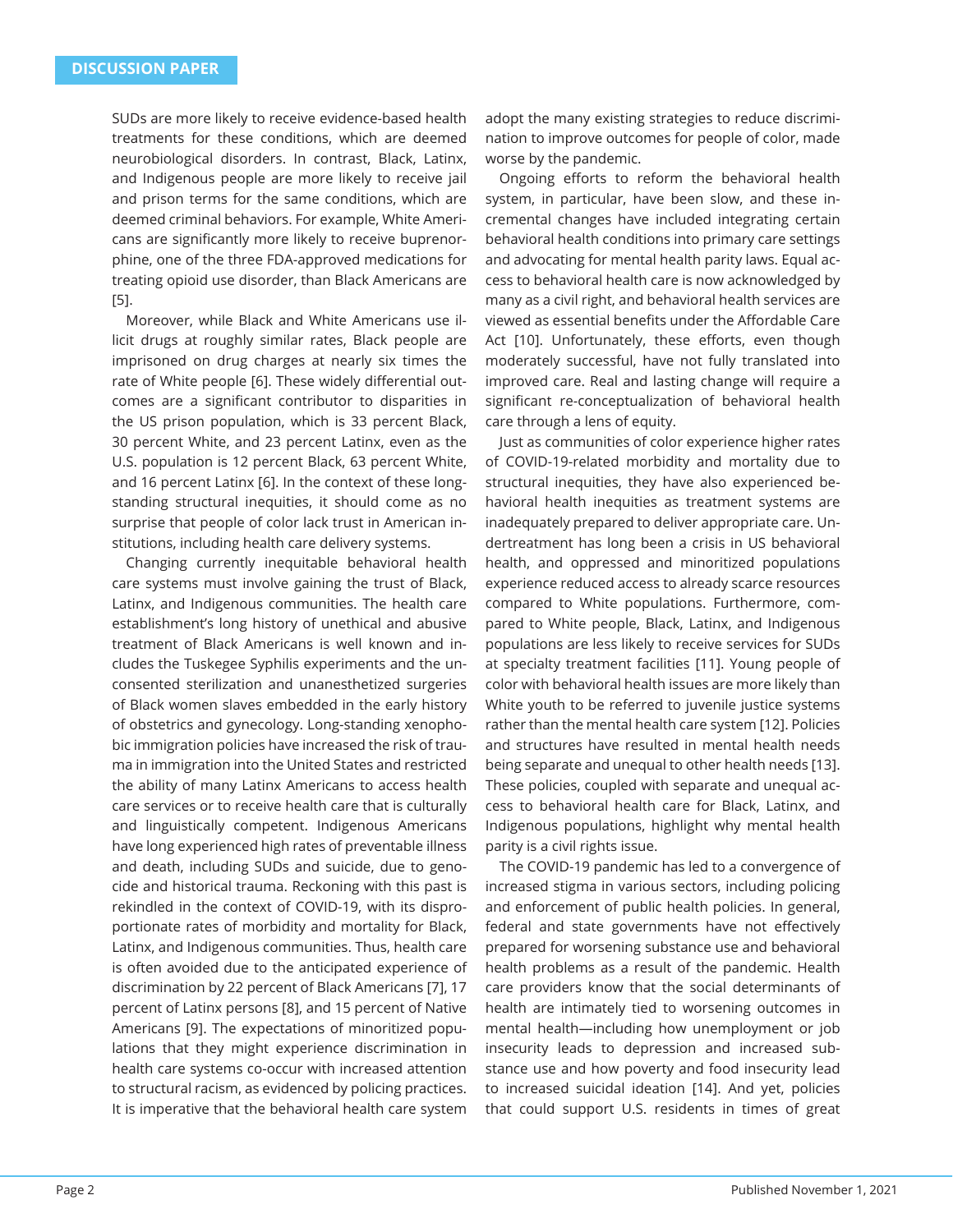challenge (e.g., expanding unemployment benefits, increasing access to the supplemental nutrition assistance program [SNAP] benefits) have not been consistently implemented to improve social welfare and related behavioral health outcomes. When policies that focus on social determinants have been implemented, outcomes have improved. For example, the recent implementation of the child tax credit has led to an estimated reduction in the poverty rate in the United States from 13.7 percent to 11.3 percent [15]. In addition, an analysis of housing-related policies estimated that policies limiting evictions reduced COVID-19 infections by 3.8 percent and deaths by 11 percent in those counties that have implemented such policies. Had a federal policy regarding eviction moratoriums been implemented, it was estimated that it could have reduced COVID-19 infections by 14.2 percent and deaths by 40.7 percent [16]. Unfortunately, the Centers for Disease Control and Prevention (CDC)-implemented moratorium on evictions was recently overturned by the Supreme Court. The lack of preparation for COV-ID-19 has led to severe results, and behavioral health professionals and policymakers must take the opportunity to prepare for a looming behavioral health crisis by learning from the mistakes of the past and charting a bold new path forward.

As revealed with COVID-19 and racial inequities, problems within the behavioral health care system in the United States must be reimagined with equity at the forefront. The American behavioral health system is not entirely dysfunctional—certainly, effective, evidence-based treatments are available to some. With expansion under the Affordable Care Act, an estimated 75 million people have Medicaid, which provides services, including mental health services, to low-income adults [17]. Unfortunately, fewer psychiatrists accept Medicaid compared to other medical specialties [18], and not every person eligible for Medicaid is enrolled. Others may have high-quality health insurance plans covering mental health and SUD treatment with some degree of parity, but they might have limited benefits for some services for individuals with severe and persistent conditions.

Similarly, those "non-essential workers" who have work schedules that allow prioritization of office-based care (which is often dictated not by patient availability but by office availability) can seek treatment on their terms. During the COVID-19 pandemic, from January 2020 to January 2021, the rapid expansion of telehealth services has increased access to services in mental health treatment facilities by 77 percent and in

SUD treatment facilities by 143 percent [19]. However, minoritized populations (including immigrants, Black, Latinx, and Indigenous communities) often do not have access to high-quality treatments, although preliminary data suggest that telehealth service use may be greater among Black and Latinx communities [20,21]. There is an opportunity to learn from the COVID-19 pandemic about how virtual behavioral health care may address some of these access inequities. Health care providers must envision a behavioral health system that works better for all by reforming crisis care, expanding preventive services, and strengthening early intervention programs.

Given the opportunity that COVID-19 presents to reexamine and reimagine the nation's current mental health care delivery system, we propose reconfiguring delivery systems, specifically crisis care, prevention services, and early intervention programs. In so doing, the authors of this manuscript hope to re-emphasize behavioral health as a foundation for all wellness and to reprioritize evidence-based treatments in communities and health systems in order to remove barriers to access and build on the strengths of communities to support and care for one another.

## **Reforming Crisis Care**

The National Alliance on Mental Illness (NAMI) defines a mental health crisis as "any situation in which a person's behavior puts them at risk of hurting themselves or others and/or prevents them from being able to care for themselves or function effectively in the community" [22]. Examples include loss of any kind due to death or relocation, trauma, or exposure to violence, and stopping medication or missing doses [22]. Crises are often the access point for individuals into behavioral health services. As stated by the Substance Abuse and Mental Health Services Administration (SAMHSA), "The current approach to crisis care is patchwork and delivers minimal treatment for some people while others, often those who have not been engaged in care, fall through the cracks" [23]. A single crisis-care solution cannot fill the gaps in the current approach, but a reimagined and comprehensive urgent care system may address deficiencies. These current limitations are particularly critical for people of color, who often live in high-needs and low-access communities. Access to urgent care centers should be more widely available in high-need areas or places where there is a large volume of behavioral health emergency department visits and mental health- and drug-related law enforcement crisis calls.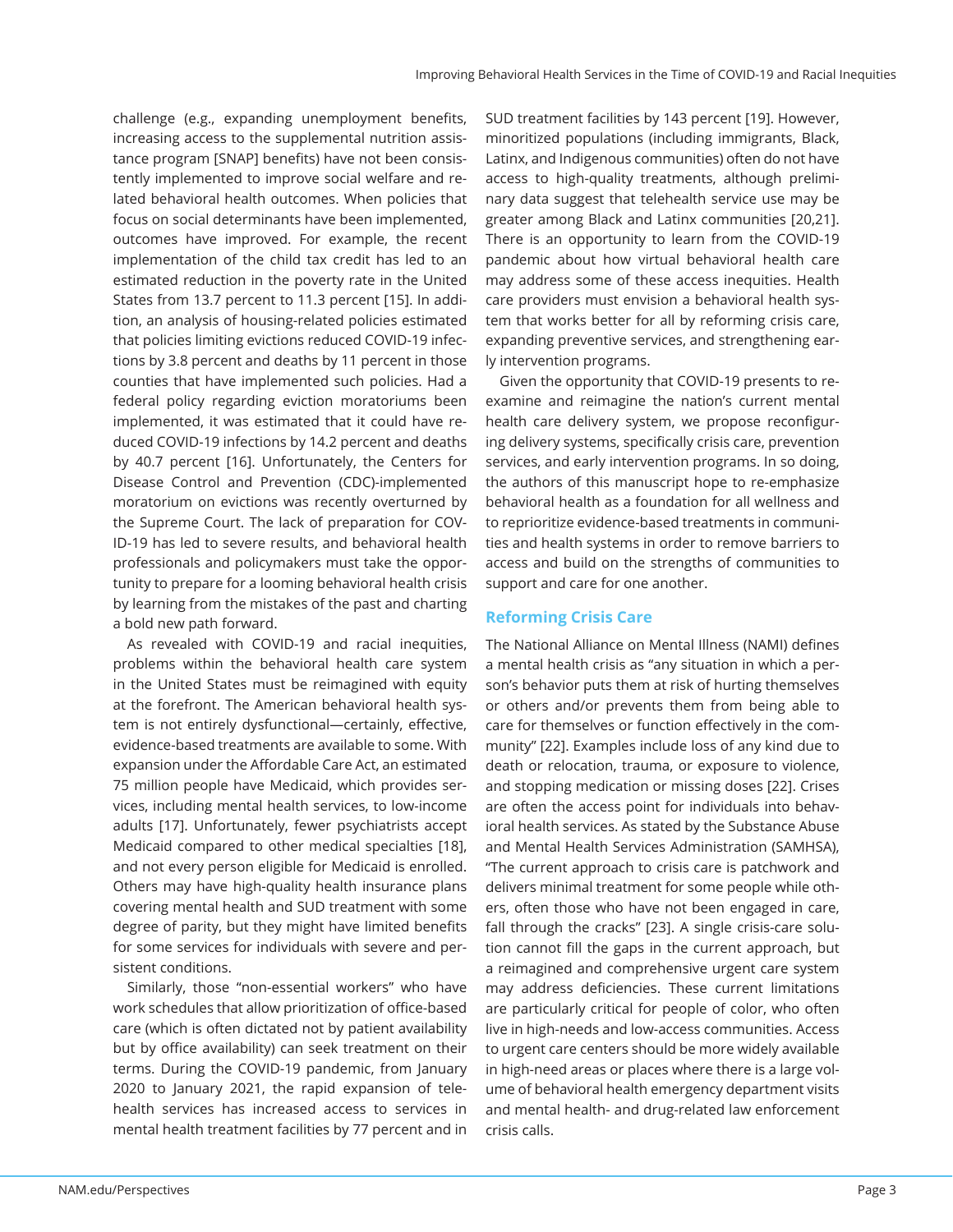Because a behavioral health crisis can happen at any time, centers must provide access 24/7 and must be staffed to handle a broad array of mental health and SUD needs. Patients, family members, and the community need to have confidence and trust in the urgent care center and understand when urgent care is necessary. Beyond the provision of care, centers should provide training programs for patients and family members to recognize when crisis care is needed. Ideally, the staff should reflect the ethnic and cultural diversity of the community they serve.

The urgent care center should offer various services, including a mobile crisis unit available to assist in emergent situations that require immediate support from a behavioral health clinician. Placing a mental health specialist in a 911 call center could assist with the triage process and ensure that the appropriate resource is dispatched in response to a crisis call. A new law, creating an emergency call number that individuals can use in case of a mental health crisis, 988, will go into effect on July 16, 2022. SAMHSA has explained that a national 988 number sends a message "that mental health crises and suicide prevention are of equivalent importance to medical emergencies," and "would, over time, bring needed parity and could result in additional attention and resources to improve typical local psychiatric crisis services throughout the nation" [24]. Local jurisdictions are currently planning how this call number will be implemented and what kinds of crisis services will be available, using new resources appropriated in the new legislation.

A clinical 23-hour observation/stabilization unit would help patients in crisis who do not have an immediate need for inpatient admission but whose condition could escalate if sent immediately back into the community. In addition to traditional brick-and-mortar care, the center should leverage more contemporaneous means of care delivery, such as telemental health and texting services for patients in immediate crisis who need reassurance to get care. Access to virtual or telemental care delivery is particularly important in the context of the physical distancing constraints of the COVID-19 pandemic. Telemental health and texting can also assist first responders working with individuals in crisis who do not have immediate access to a mobile crisis unit or need triaging to determine the need for a mobile unit.

Coordination of care is essential for patients to reduce future crises. Therefore, administrative components should be a core function in an urgent care center. Patients need a comprehensive review of a recovery plan that includes outpatient follow-up, recovery education and tools, and, when indicated, peer support services. When applicable, patients with health care coverage will need coordination with case management staff with the health plan. Patients may also need community agency connections to address social determinants of health, which lead to mental health inequities, as patients who lack shelter, access to healthy food, and social connectedness are at greater risk for mental health issues, which can trigger a relapse [14].

 Urgent care centers must have a strong alliance with inpatient facilities and emergency departments. Where available, urgent care centers should update states' inpatient psychiatric bed registries for their facility and use the registries to determine availability of beds for transfer patients. State registries were designed to allow an efficient flow of patients in crisis to the appropriate level of care by showing where beds are currently available [25]. Access to the registry by 911 dispatchers will also help divert individuals in crisis to a facility that has access to accommodate them. Additionally, emergency departments could use the registry to divert patients to the urgent care center where patients can get more immediate care with behavioral health specialists. Patients experiencing a mental health or substance use disorder crisis can spend hours or days in an emergency department waiting for care, which results in a disruption of care for the crisis patient and a disruption for other patients and emergency department staff [26]. Demographics and other social determinants of the community may be another consideration to determine optimal placement of these centers.

Access issues related to behavioral health services affect those who need treatment and (due to the pernicious effects of structural racism) put a strain on the criminal justice system. However, where available, services within the current behavioral health structure can be leveraged to increase access to much-needed services or build resiliency to prevent the need for future services. These services include medication-assisted treatment (MAT) providers, telehealth services, and other technology-based services.

Telemental health is a safe alternative to traditional outpatient services. This modality increases access to care because the behavioral health provider does not need to reside in the same location or geographic area as the patient. Telemental health also gives primary care providers and emergency departments easier access to psychiatric consultations [27]. This service is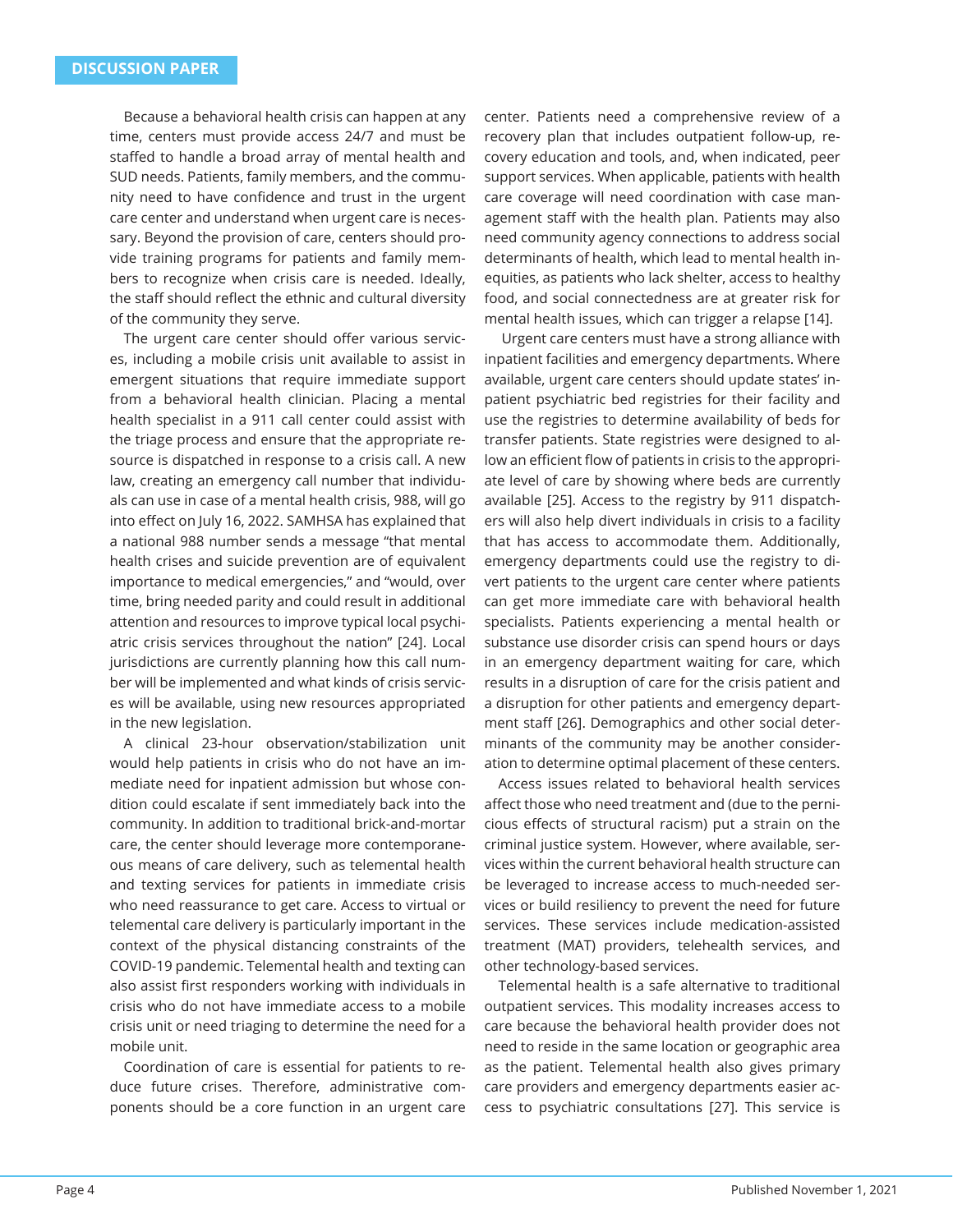also easier for patients who no longer need to make long trips to provider locations. However, telemental health services must be considered within the context of equity, particularly regarding how to improve access for communities that do not have adequate internet bandwidth or equipment in homes to effectively use these services.

Technology, beyond telemental health, is another method to increase access to behavioral health education and treatment. For example, apps can assist individuals with mild symptoms, which may ultimately increase overall access by addressing and resolving issues before symptoms escalate to a point where more formal or intense treatment is necessary. Other digital mental health interventions (DMHIs) include virtual reality, interactive online workbooks, and video games [28]. Researchers are still studying the effectiveness of DMHIs, but they have the potential to increase access by creating resiliency before symptoms escalate and offering an alternative form of treatment [29].

Behavioral health crisis and urgent care services are available in select communities, and technology-based services can help fill the gap in areas lacking these services. While access to these services can help relieve the burden of responding to a crisis, access is only one piece of the puzzle. The community and first responders need to know how and when to use crisis services and must have a strong alliance with crisis services providers. Increasing access to services should have a twofold effect on law enforcement: (1) available services for the community should result in a decrease in crisis calls to law enforcement, and (2) increasing access will provide an alternative to jail. In a study on mental health care and firearm violence, an association was found between increased psychiatric hospital beds and lower homicide rates [30]. Another analysis found that an increase in office-based mental health care services leads to a decrease in crime rates [31]. Arresting an individual experiencing a behavioral health crisis and confining them in jail instead of ensuring appropriate treatment is a form of discrimination that fails to address the underlying problem. In a meta-analysis of recidivism rates for offenders who received mental health treatment instead of jail, 10 out of 20 studies reported significantly lower re-arrest rates for offenders who received treatment [32].

Responding to individuals experiencing a behavioral health crisis requires a collaborative approach among all stakeholders, including the first responder and behavioral health care providers. The Crisis Intervention

Team (CIT) model, in which law enforcement officers receive specialized training in responding to individuals with mental health problems, is one approach used by some law enforcement agencies that relies on cohesive and collaborative relationships. The CIT approach includes a change in culture for first responders, additional staffing and resources, creation of policies, training, practice guides, and relationship building with stakeholders [33]. Additional crisis response programs that divert responses away from law enforcement agencies altogether, such as Oregon's Crisis Assistance Helping Out On The Streets (CAHOOTS) model, have significantly reduced law enforcement encounters at considerable cost savings [34].

#### **Expanding Prevention Services**

Primary and secondary prevention of mental illness is not a focus for the current behavioral health system. Primary prevention focuses on preventing disease before it occurs, while secondary prevention aims to reduce the impact of a disease that has already occurred. Focusing on primary prevention requires greater attention to the social determinants of mental health, whereas secondary prevention involves more effective diagnoses, treatment, and ongoing support of individuals and families affected by behavioral health conditions. The current behavioral health care system is designed to prioritize the management of behavioral health crises, as discussed above. As a result, people often access behavioral health services when their illnesses have progressed to greater severity and chronicity, resulting in an overreliance on inpatient and emergency services and underutilization of outpatient behavioral health services, especially for people of color and people from oppressed and minoritized communities [35]. The most common reasons for not seeking services at earlier stages of illness include a lack of access to behavioral health services, increasing behavioral health care costs and fewer psychiatrists taking Medicaid insurance [36,37,18].

Shifting the focus of the behavioral health care delivery system to one that emphasizes preventive services will lead to several important gains. First, as mental health is not simply the absence of mental illness, the promotion of mental health and wellness is an important priority for improving behavioral health services. Moving toward a health care delivery model that emphasizes early interventions and prevention can lead to a system that seeks to effectively treat mental illnesses and SUDs and enables people to thrive and flourish in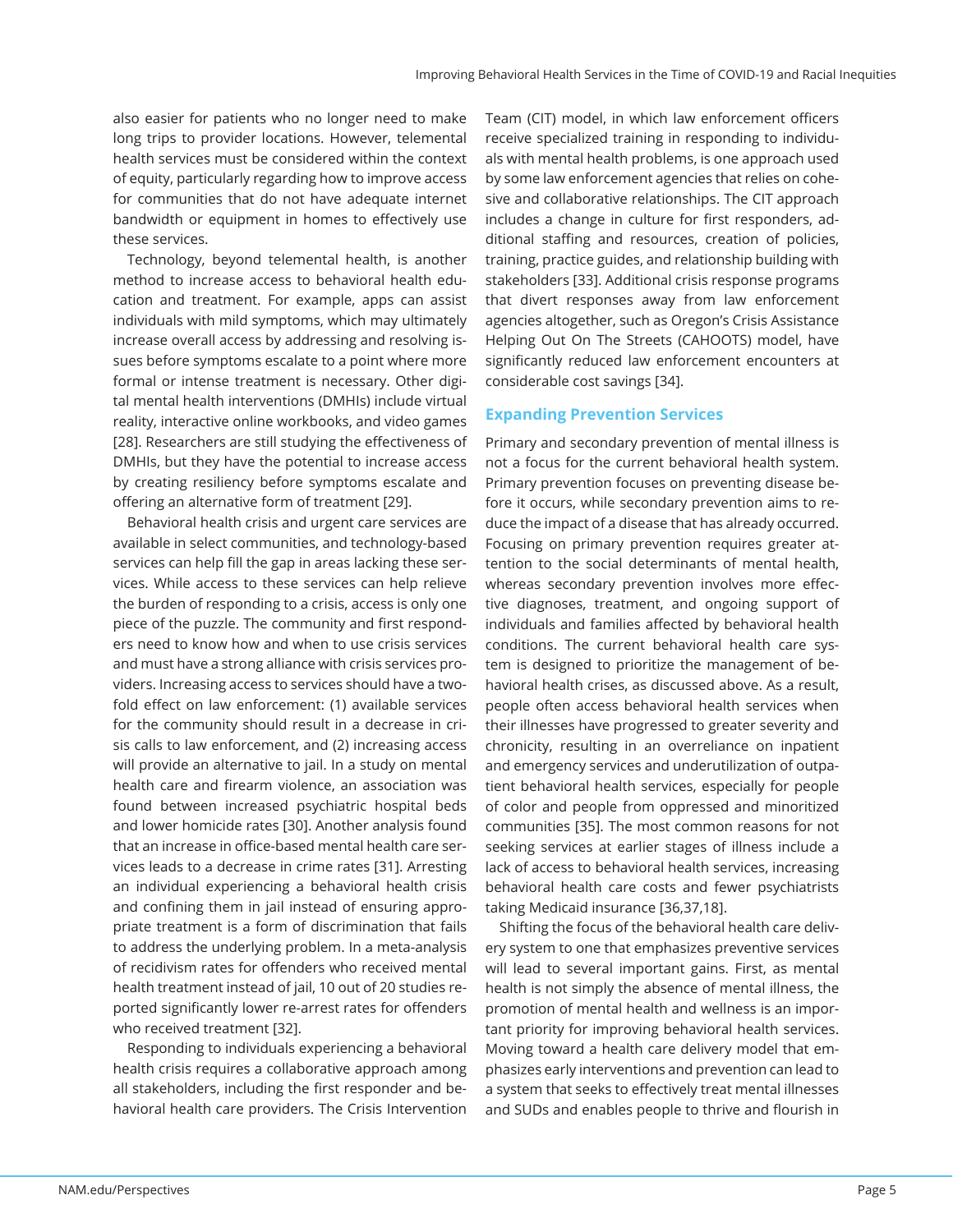life. This shift is especially important when considering the concept of behavioral health equity. Prioritizing this change requires an emphasis placed on addressing the social determinants of mental health and tackling the underlying social injustices in society that create the context for the unfair distribution of opportunities in society.

A shift toward prevention in mental health means that social determinants of mental health must be the primary focus in clinical encounters. Both primary care and mental health clinicians must ensure that patients have stable and portable health insurance, access to healthy foods, steady employment (or unemployment benefits, should they lose their jobs), opportunities to live and grow without the detrimental effects of poverty, and for children, the ability to live without adverse childhood experiences and exposure to neighborhood violence.

Interventions that address the social determinants of mental health (and thus, promote mental health and prevent mental illness) include large-scale policy interventions as well as clinical interventions. Several policy interventions that have effectively led to improving the social determinants of mental health exist. For example, Purpose Built Communities works to transform several interrelated social determinants of mental health—including neighborhood disorder, educational inequities, and area-level poverty through collaborations with community members and policymakers—resulting in improved educational outcomes, reduced crime, and increased community power in neighborhoods [38].

Clinical interventions that promote mental health include Nurse-Family Partnership, in which nurses provide home visits to young, pregnant women deemed high risk for poor post-partum outcomes. This intervention has been proven highly effective in improving many social determinants of mental health, including preventing child mistreatment and reducing interaction with the criminal justice system [39]. Also, medical-legal partnerships, in which civil service attorneys are embedded in clinical settings to protect people with mental illnesses from discriminatory acts, including evictions and loss of disability benefits, can prevent worsening of symptoms and reductions in patients' stress levels [40].

In the wake of COVID-19, emphasizing the prevention of mental illness means ensuring financial security for the 11 million children living in poverty in the United States—a higher proportion of which are Black, Latinx, and Indigenous relative to their population rates [41]. Preliminary studies suggest a rise in rates of depression during the pandemic, and an emphasis on addressing social determinants of mental health is needed [42,43]. During the pandemic, cash transfers can help sustain and prevent worsening mental health associated with financial insecurity, poverty, and income inequality [44].

Another area of emphasis in preventing mental illness is to ensure that everyone has access to healthy, nutritious foods. Food insecurity is associated with several poor mental health outcomes, including increased hyperactivity in children, increased suicidal ideation in adolescents, and major depressive disorder in adults [45]. Thus, ensuring access to healthy foods is crucial to promoting mental health and preventing mental illness. While food banks and charitable donations can be a starting point to support increased access to food, policy interventions at federal and local levels are needed to effectively eradicate food insecurity in the United States.

Additionally, discrimination is a powerful social determinant of mental health that can lead to many mental health problems, including alcohol use disorder, generalized anxiety disorder, and major depressive disorder [45]. Prevention of exposure to the detrimental effects of racism (and sexism, discrimination against LGBTQ populations, religious discrimination, ableism, and more) is needed to prevent severe mental illness. These efforts include examining and identifying discrimination that currently exists within the mental health care delivery system, in which Black patients are more likely to be viewed as hostile, more likely to be medicated against their will (and with higher doses of antipsychotic medications) and more likely to be secluded and restrained than White patients [46]. Anti-racist policies within mental health care settings can begin to dismantle the pernicious effects of racism and lead to the overall prevention of the development of mental illnesses and SUDs.

Finally, since good mental health does not exist without protection against other medical issues such as COVID-19, a good place to start is with implementation of equitable strategies for immunization. A recently published National Academies report titled "Framework for Equitable Allocation of COVID-19 Vaccine" acknowledges the long history of health inequities that inform the hallmark inequitable racial impacts of the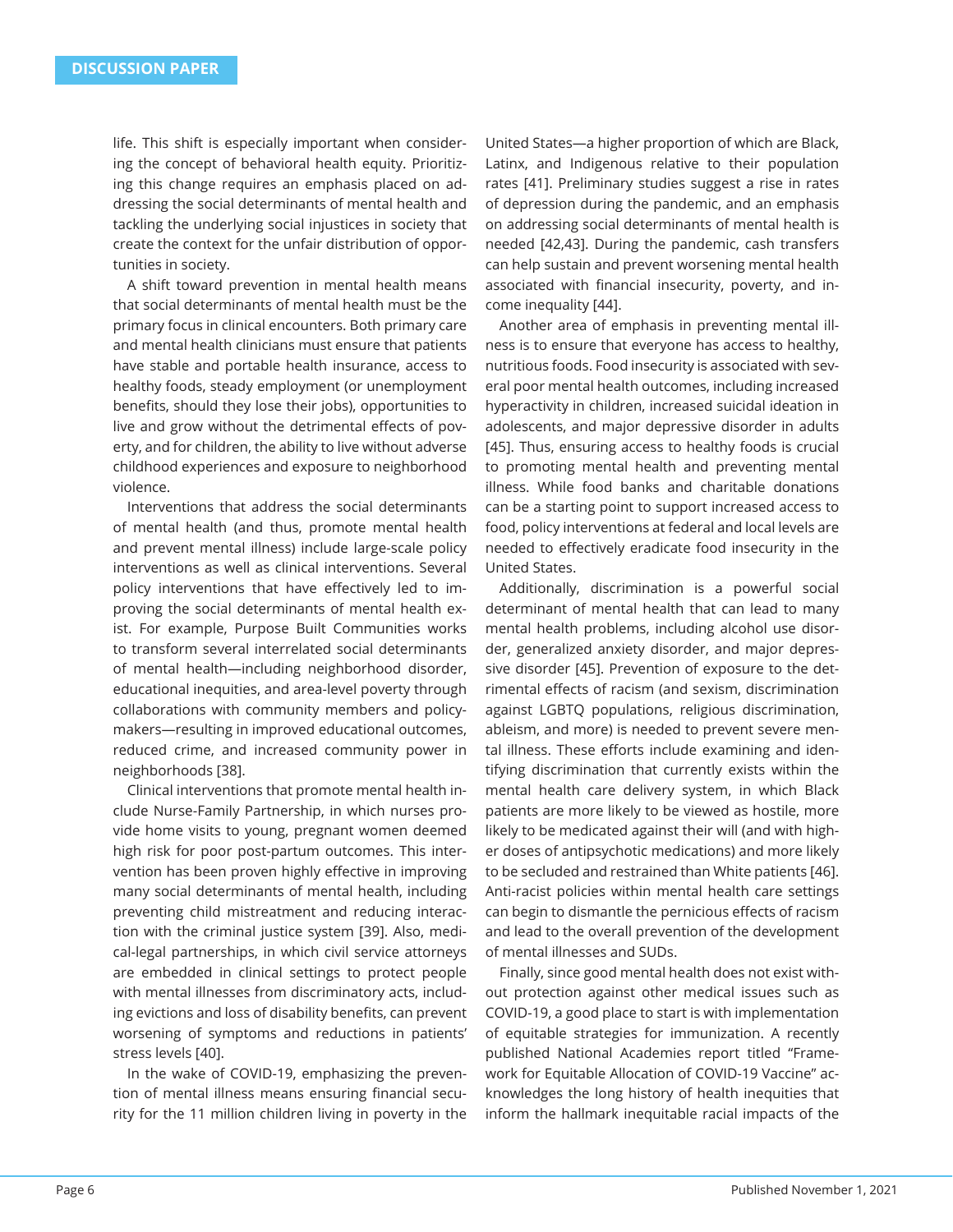pandemic [47]. The report proposes a vaccine allocation system that includes a vulnerability index allowing resources to be focused not on specifically defined racial or ethnic categories, but on high-vulnerability areas defined by state, tribal, and local authorities. These recommendations have already been implemented successfully in many states and jurisdictions in the United States [48]. The report's vaccine allocation strategies include leveraging all levels of government to ensure equitability, focusing on care with no out-of-pocket expenses, creating a community engagement framework focused on transparency and the communication of treatment risks and benefits, launching health promotion campaigns, and developing research to identify effective new treatment strategies. These strategies are conceived with community trust in mind and can serve as guidelines for redefining equitable access to behavioral health care. Such efforts might dovetail with other proposed strategies for trust development in traditionally marginalized and oppressed communities, such as "Operation Build Trustworthiness," which emphasizes collaboration with traditionally marginalized and oppressed communities [49].

## **Strengthening Early Intervention Programs**

While early behavioral health interventions (meaning interventions for infants, children, adolescents, and young adults) for all Americans are needed to promote robust mental health and neurobiological functioning, they have particular importance for people of color, whose experience of financial, food, and housing insecurity is associated with a wide range of behavioral and other health problems. Psychological stress experienced by young people leads to mental health problems and numerous other diseases [50]. Racial discrimination is chronic, cumulative psychological stress that is experienced across multiple settings including health care, housing, employment, and the justice system [51]. Exposures to chronic stress are the most toxic to overall health and neurodevelopment, and the chronic stress of discrimination is a well-documented determinant of poor health outcomes in communities of color [52,53,54].

The developmental and neurobiological impact of early trauma and adverse childhood experiences (ACEs) is well established [55,56], and Black, Latinx, and low-income children have much higher rates of ACEs compared with White children [57]. Young Black men are more likely to experience trauma than young White

men, and they experience high rates of PTSD; yet early interventions are not routinely applied [58]. Black youth with behavioral health problems are arrested at an earlier age than comparable White youth [59]. Once young people enter the juvenile justice system, they are less likely to receive mental health interventions [60], and Black youths in the juvenile justice system have lower mental health referrals than White and Latinx youths [59]. These statistics are especially concerning given already low behavioral intervention rates for youth: though half of all adolescents are estimated to have some evidence of a mental health disorder, only 38 percent receive mental health interventions, despite known effective treatments [61]. Fortunately, some of the consequences of stress on healthy neurodevelopment can be ameliorated by known effective behavioral interventions when implemented early in the course of illness. Mental health and SUDs often have their roots in childhood and adolescent adversities, so it is appropriate for early interventions to focus there.

Effective early interventions that address childhood trauma and other ACEs include a range of individual and group cognitive behavioral therapies (CBTs) [62]. One such example is Cognitive Behavioral Intervention for Trauma in Schools (CBITS), which has provided school-based mental health care to racially and ethnically diverse populations [63]. While other CBT-based approaches are probably or possibly effective, some are experimental [62] and should be used with caution. Another effective early intervention for trauma is the Attachment, Self-Regulation, and Competency (ARC) framework [64,65]. Additionally, Family Check-Up (FCU) is an early intervention that reduces conduct problems in children and improves parental engagement, particularly in social and economic risk factors [66,67]. Other therapeutic interventions in early childhood that promote mental health include Child-Parent Psychotherapy (CPP), Attachment and Biobehavioral Catch-Up (ABC), and Circle of Security (COS) [68]. Finally, early interventions for parents that reduce the impact of stress and mental illnesses on children include interpersonal therapy (IPT) and CBT, as well as numerous evidencebased medication treatments [69].

Evidence-based interventions that could be further expanded include numerous other approaches. For example, collaborative care models are shown to expand access to treatment for opioid and alcohol use disorders, both of which are sources of significant morbidity and mortality in the United States. This model is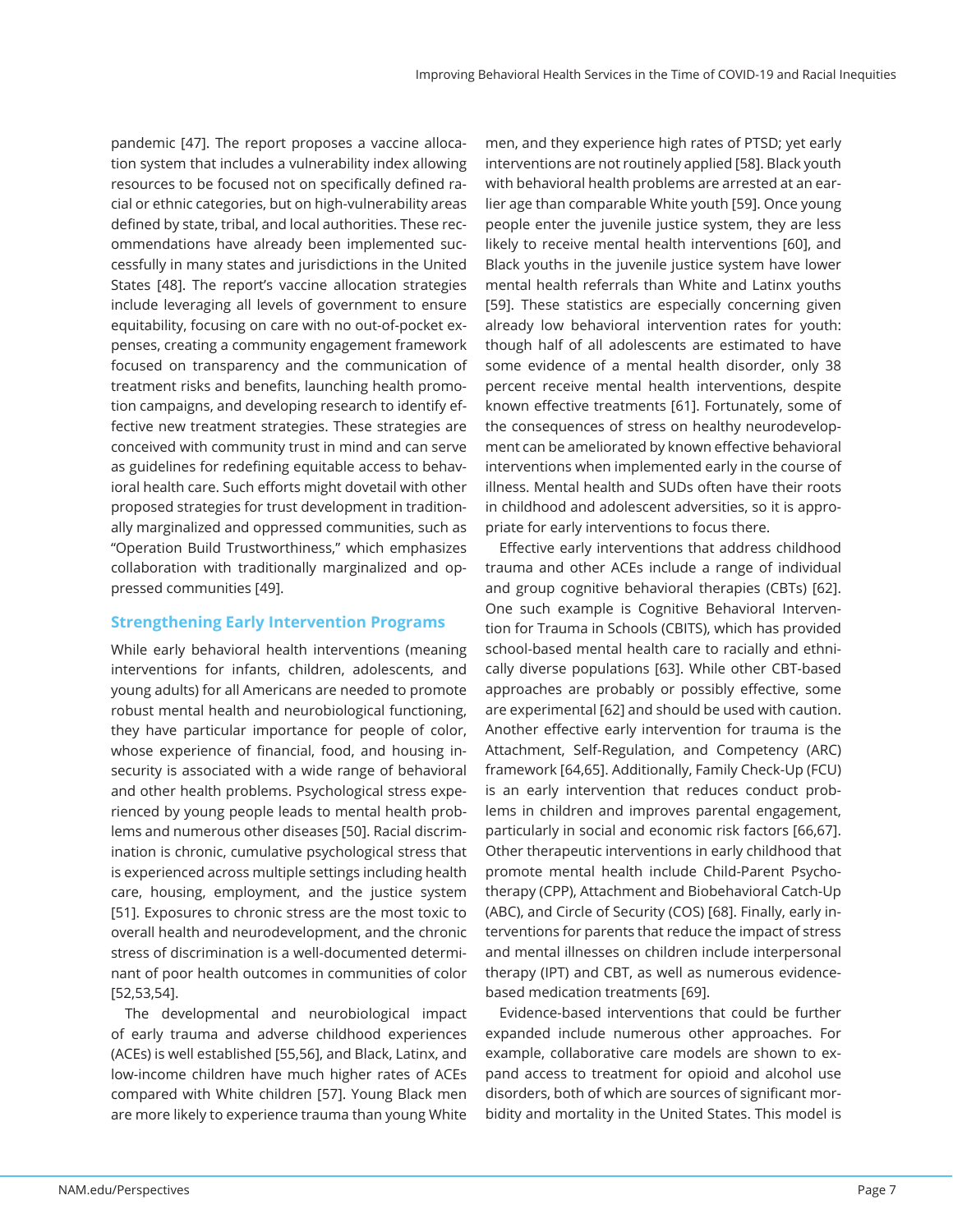associated with abstinence from alcohol and opioids [70]. Unfortunately, other effective early interventions do not have sufficient reach: Head Start and Early Head Start reach only 31 percent and 7 percent of eligible enrollees, respectively [71]. In addition, implementation barriers exist for many evidence-based interventions that might benefit marginalized and traumatized communities [72].

A 2019 National Academies report titled "Fostering Healthy Mental, Emotional, and Behavioral Development in Children and Youth: A National Agenda" notes that while these and other effective evidence-based interventions are available, almost none are implemented widely and sustainably [69]. This and three other recent reports by the National Academies argue for expanding access to evidence-based interventions, especially early interventions [73,74,75]. The report's early intervention recommendations include mobilizing more than care providers and health systems. It emphasizes the need for cross-sector change to promote mental health and lifelong wellness by advocating for the creation of a "Decade of the Child." This proposed initiative would focus on healthy child development in multiple sectors including health, business, advertising, and education. It acknowledges that crosssector contributions and data sharing are needed to improve access to effective early mental health interventions, from screening and monitoring to scaffolded care at local, state, and national levels. In addition, the initiative would strengthen basic necessities—including safe and affordable housing, access to food, and reduced exposure to environmental toxins such as air pollutants and lead—all of which support early and lifelong mental health. As a step to advance the evolving attention to racial inequities, the report also calls for stopping ineffective punitive and disciplinary practices experienced inequitably by communities of color. A sea-change is needed in community and business support, financing, and political will to support effective and equitable needs-based early interventions.

Congress has demonstrated some political will through actions promoting mental health in the context of the COVID-19 pandemic and related national attention to mental health concerns. For example, in September 2020, the US House of Representatives passed the Mental Health Services for Students Act of 2020 (H.R. 1109) which would expand SAMHSA's Advancing Wellness and Resilience in Education Project (Project AWARE) to increase school-based comprehensive mental health programs [76]. The same month,

the US House passed the Suicide Prevention Act (H.R. 5619), establishing grant programs expanding screening for self-harm [77]. While the Senate did not pass these proposed laws during the 116th Congress, the Mental Health Services for Students Act of 2021 (H.R. 721) was introduced during the 117th Congress in February 2021 [78]. These early intervention supports take on additional meaning in the context of renewed attention to the individual, family, and societal impacts of police killings of Black Americans and the separation of Latinx families at the U.S.–Mexico border.

#### **Conclusion**

Recent protests against murders of Black Americans at the hands of police, coupled with the COVID-19 pandemic, have helped spur calls for change in society. There is now an unprecedented opportunity to use this energy to advance change within the behavioral health system. With a focus on reforming crisis care, expanding prevention services, and strengthening early intervention programs, significant transformation of the US behavioral health care system can lead to greater equity for all. In addition, investing in minoritized communities, coupled with accountability to achieving equity, can improve outcomes for people experiencing mental illnesses and SUDs.

#### **References**

- 1. Cook, B. L., N. H. Trinh, Z. Li, S. S. Y. Hou, and A. M. Progovac. 2017. Trends in Racial-Ethnic Disparities in Access to Mental Health Care, 2004–2012. *Psychiatric Services* 68(1):9-16. https://doi.org/10.1176/ appi.ps.201500453.
- 2. Kaba, F., A. Solimo, J. Graves, S. Glowa-Kollisch, A. Vise, R. MacDonald, A. Waters, Z. Rosner, N. Dickey, S. Angell, and H. Venters. 2015. Disparities in Mental Health Referral and Diagnosis in the New York City Jail Mental Health Service. *American Journal of Public Health* 105(9):1911-1916. https://doi. org/10.2105/AJPH.2015.302699.
- 3. The Aspen Institute Staff . 2016. *11 Terms You Should Know to Better Understand Structural Racism.* The Aspen Institute. Available at: https://www. aspeninstitute.org/blog-posts/structural-racismdefinition/ (accessed September 18, 2021).
- 4. Berenbrok, L. A., S. Tang, K. C. Coley, C. Boccuti, J. Guo, U. R. Essien, S. Dickson, and I. Hernandez. 2021. *Access to Potential COVID-19 Vaccine Administration Facilities: A Geographic Information Systems Analysis.* Available at: https://s8637.pcdn.co/wp-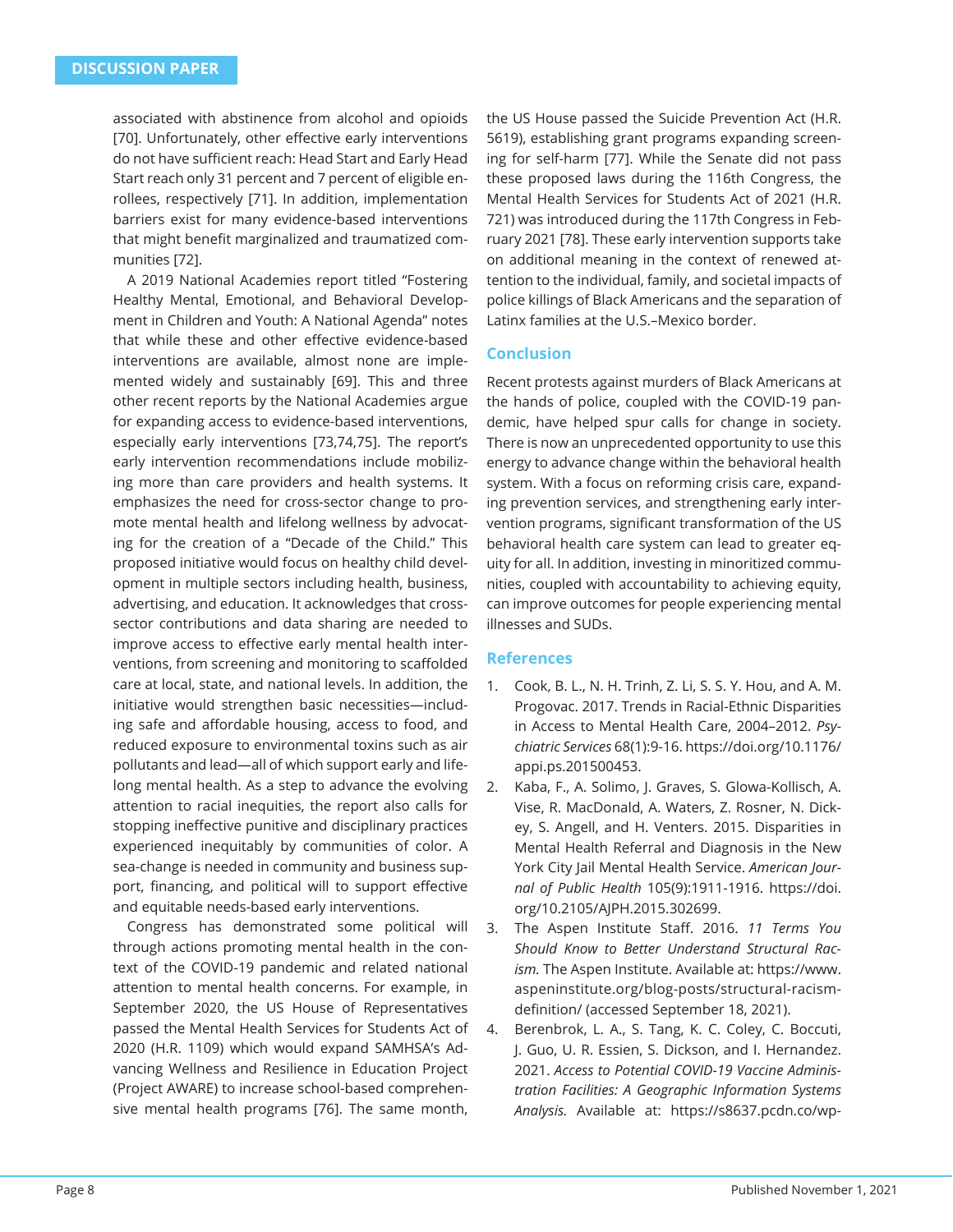content/uploads/2021/02/Access-to-Potential-CO-VID-19-Vaccine-Administration-Facilities-2-2-2021. pdf (accessed September 26, 2021).

- 5. Lagisetty P. A., R. Ross, A. Bohnert, M. Clay, and D. T. Maust. 2019. Buprenorphine treatment divide by race/ethnicity and payment. *JAMA Psychiatry*  76(9):979-981. https://doi.org/10.1001/jamapsychiatry.2019.0876.
- 6. Gramlich, J. 2020. *Black imprisonment rate in the U.S. has fallen by a third since 2006.* Pew Research Center. Available at: https://www.pewresearch. org/fact-tank/2020/05/06/share-of-black-whitehispanic-americans-in-prison-2018-vs-2006/ (accessed January 30, 2021).
- 7. Bleich, S. N., M. G. Findling, L. S. Casey, L. S., Blendon, R. J., Benson, J. M., G. K. SteelFisher, J. M. Sayde, and C. Miller. 2019. Discrimination in the United States: Experiences of black Americans. *Health Services Research* 54(Suppl 2):1399-1408. https://doi.org/10.1111/1475-6773.13220.
- 8. Findling, M. G., S. N. Bleich, L. S. Casey, R. J. Blendon, J. M. Benson, J. M. Sayde, and C. Miller. 2019. Discrimination in the United States: Experiences of Latinos. *Health Services Research* 54(Suppl 2):1409- 1418. https://doi.org/10.1111/1475-6773.13216.
- 9. Findling, M. G., L. S. Casey, S. A. Fryberg, S. Hafner, R. J. Blendon, J. M. Benson, J. M. Sayde, and C. Miller. 2019. Discrimination in the United States: Experiences of Native Americans. *Health Services Research* 54(Suppl 2):1431-1441. https://doi. org/10.1111/1475-6773.13224.
- 10. Bagley, N., and H. Levy. 2014. Essential Health Benefits and the Affordable Care Act: Law and Process. *Journal of Health Politics, Policy and Law* 39(2):441- 465. https://doi.org/10.1215/03616878-2416325.
- 11. Agency for Healthcare Research and Quality. 2019. *National Healthcare Quality and Disparities Report.*  Available at: https://www.ahrq.gov/research/findings/nhqrdr/nhqdr18/index.html (accessed October 20, 2021).
- 12. Alegría, M., M. Vallas, and A. Pumariega. 2010. Racial and Ethnic Disparities in Pediatric Mental Health. *Child and Adolescent Psychiatric Clinics of North America* 19(4):759-774. https://doi. org/10.1016/j.chc.2010.07.001.
- 13. Garcia, R. A. 2010. Equity for All? Potential Impact of the Mental Health Parity and Addiction Act of 2008. *Journal of Legal Medicine* 31:137-155. https:// doi.org/10.1080/01947641003598328.
- 14. Ponte, K. 2020. *Ways we can address the social de-*

*terminants of mental health.* National Alliance of Mental Illness. Available at: https://www.nami.org/ Blogs/NAMI-Blog/August-2020/Ways-We-Can-Address-the-Social-Determinants-of-Mental-Health (accessed January 30, 2021).

- 15. Wheaton, L. S. Minton, L. Giannarelli, and K. Dwyer. 2021. *2021 Poverty Projections: Assessing Four American Rescue Plan Policies: The Policies Are Projected to Reduce the US Poverty Rate by One-Third.* Urban Institute. Available at: https://www.urban.org/sites/ default/files/publication/103794/2021-povertyprojections-assessing-four-american-rescue-planpolicies\_0\_0.pdf (accessed October 20, 2021).
- 16. Jowers, K., C. Timmins, N. Bhavsar, Q. Hu, J. Marshall. 2021. *Housing Precarity & the COVID-19 Pandemic: Impacts of Utility Disconnection and Eviction Moratoria on Infections and Deaths Across US Counties–Working Paper 28394.* National Bureau of Economic Research. Available at: https://www.nber. org/papers/w28394 (accessed October 20, 2021).
- 17. Yang, J. 2021. *Percentage of people covered by Medicaid in the United States from 1990 to 2020.*  Statista. Available at: https://www.statista.com/ statistics/200960/percentage-of-americans-covered-by-medicaid/ (accessed September 26, 2021).
- 18. Bishop, T. F., M. J. Press, S. Keyhani, and H. A. Pincus, Acceptance of Insurance by Psychiatrists and the Implications for Access to Mental Health Care. *JAMA Psychiatry* 71(2):176-181. https://doi. org/10.1001/jamapsychiatry.2013.2862.
- 19. Cantor, J., McBain, R. K., A. Kofner, R. Hanson, B. D. Stein, and H. Yu. 2021. Telehealth Adoption by Mental Health and Substance Use Disorder Treatment Facilities in the COVID-19 Pandemic. Epub ahead of print. *Journal of the American Medical Informatics Association* 28:119-125. https://doi. org/10.1176/appi.ps.202100191.
- 20. Anthem. 2021. *Telehealth and behavioral health visits during COVID-19. State of the Nation's Mental Health.* Available at: https://www.thinkanthem. com/wp-content/uploads/2021/07/SOTNMH-Infographic-Impact-of-BH-Visits.pdf (accessed September 19, 2021).
- 21. Campos-Castillo, C., and D. Anthony. 2021. Racial and ethnic differences in self-reported telehealth use during the COVID-19 pandemic: a secondary analysis of a US survey of internet users from late March. *Journal of the American Medical Informatics Association* 28(1):119-125. https://doi.org/10.1093/ jamia/ocaa221.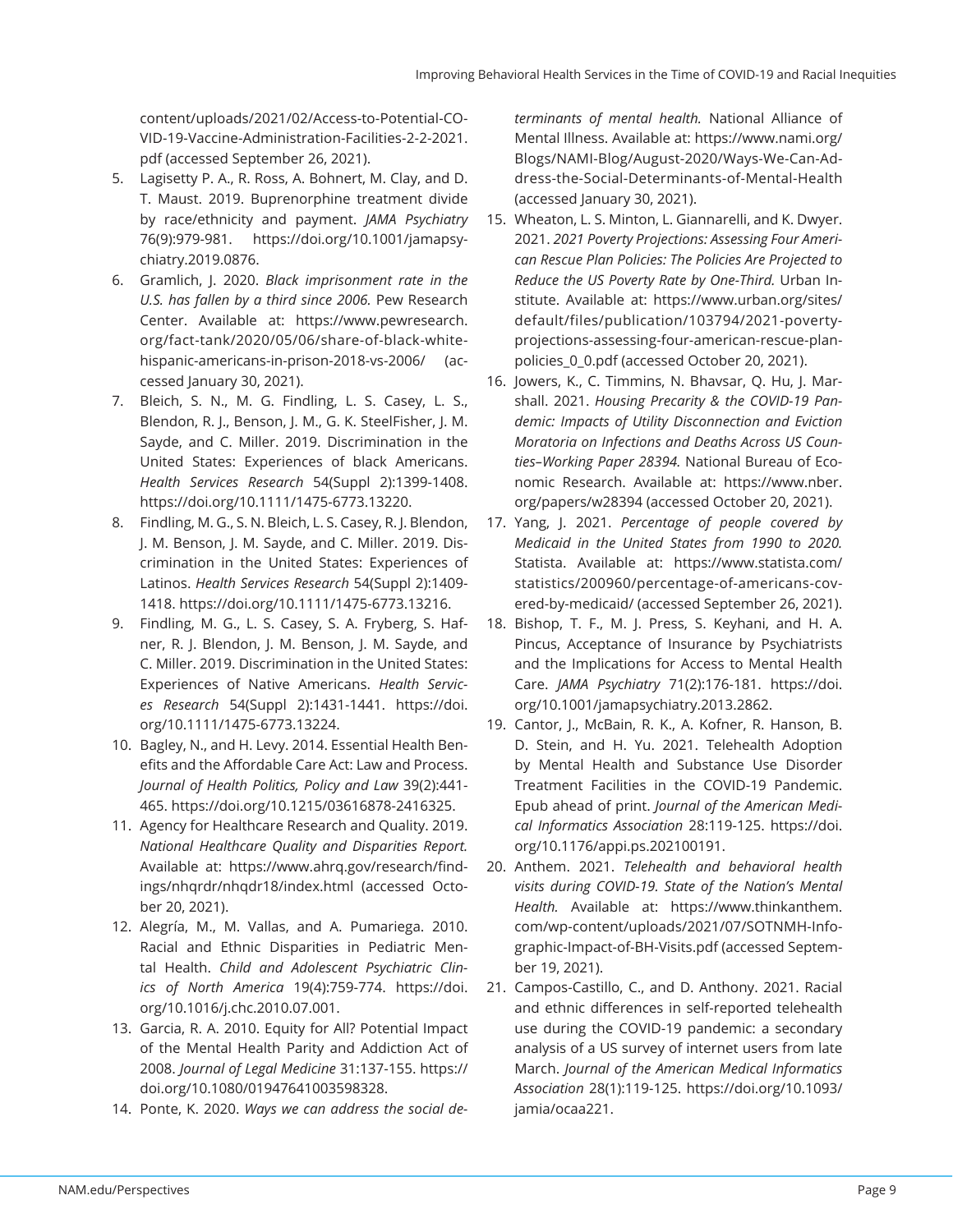- 22. Brister, T. 2018. *Navigating a Mental Health Crisis: A NAMI Resource Guide for Those Experiencing a Mental Health Emergency.* National Alliance on Mental Illness. Available at: https://www.nami.org/ Support-Education/Publications-Reports/Guides/ Navigating-a-Mental-Health-Crisis/Navigating-A-Mental-Health-Crisis?utm\_source=website&utm\_ medium=cta&utm\_campaign=crisisguide (accessed October 20, 2021).
- 23. Substance Abuse and Mental Health Services Administration. 2020. *National Guidelines for Behavioral Health Crisis Care: A Best Practice Toolkit.* Available at: https://www.samhsa.gov/sites/default/ files/national-guidelines-for-behavioral-healthcrisis-care-02242020.pdf (accessed October 20, 2021).
- 24. Federal Communications Commission. 2020. *Implementation of the National Suicide Hotline Improvement Act of 2018.* 85 Fed. Reg. 57767. Available at: https://www.federalregister.gov/ documents/2020/09/16/2020-16908/implementation-of-the-national-suicide-hotline-improvementact-of-2018 (accessed September 26, 2021).
- 25. Shaw, R. G. 2018. *Experiences and Lessons Learned in States with On-Line Databases (Registries) of Available Mental Health Crisis, Psychiatric Inpatient, and Community Residential Placements.* National Association of State Mental Health Program Directors. Available at: https://www.nasmhpd.org/sites/default/files/TAC-Paper-2-NRI-RegistryPaper-508C. pdf (accessed October 20, 2021).
- 26. Greene, J. 2019. *Emergency rooms fill up with psych patients—and then they wait.* Modern Healthcare. Available at: https://www.modernhealthcare.com/ article/20190128/NEWS/190129944/emergencyrooms-fill-up-with-psych-patients-and-then-theywait (accessed January 30, 2021).
- 27. Langarizadeh, M., M. S. Tabatabaei, K. Tavakol, M. Naghipour, A. Rostami, and F. Moghbeli. 2017. Telemental Health Care, an Effective Alternative to Conventional Mental Care: a Systematic Review. *Acta Informatica Medica* 25(4):240-246. https://doi. org/10.5455/aim.2017.25.240-246.
- 28. 100 Club of Arizona 2020. *Mental health apps available for first responders.* Daily Independent. Available at: https://yourvalley.net/stories/mentalhealth-apps-available-for-first-responders,150698 (accessed January 30, 2021).
- 29. Scholten, H., and I. Granic. 2019. Use of the Principles of Design Thinking to Address Limitations

of Digital Mental Health Interventions for Youth: Viewpoint. *Journal of Medical Internet Research*  21(1):e11528. Available at: https://www.jmir. org/2019/1/e11528.

- 30. O'Reilly, R., S. Allison, and T. Bastiampiallai. 2019. Observed Outcomes: An Approach to Calculate the Optimum Number of Psychiatric Beds. *Administration and Policy in Mental Health* 46(4):507-517. https://doi.org/10.1007/s10488-018-00917-8.
- 31. Deza, M., J. C. Maclean, and K. T. Solomon. 2020. *Local Access to Mental Healthcare and Crime.* Working Paper, National Bureau of Economic Research, Cambridge. https://doi.org/ 10.3386/w27619.
- 32. Loong, D., S. Bonato, and C. S. Dewa. 2016. The effectiveness of mental health courts in reducing recidivism and police contact: a systematic review protocol. *Systematic Reviews* 5(123). https://doi. org/10.1186/s13643-016-0291-8.
- 33. Straub, F., M. Reuland, B. Norton, and B. Gorban, *Responding to Persons with Mental Illness and/or Emotional Distress: An Evaluation of the Prince William County Police Department Crisis Intervention Team (CIT) Program.* National Police Foundation. Available at: https://www.policefoundation.org/ wp-content/uploads/2018/10/PWCPD-Report-Final.pdf (accessed October 20, 2021).
- 34. White Bird Clinic, 2020. *What is CAHOOTS?* Available at: https://whitebirdclinic.org/what-is-cahoots/ (accessed January 31, 2021).
- 35. Chow, J. C. C., K. Jaffee, and L. Snowden. 2003. Racial/Ethnic Disparities in the Use of Mental Health Services in Poverty Areas. *American Journal of Public Health* 93(5):792-797. https://doi.org/10.2105/ ajph.93.5.792.
- 36. Alang, S. M. 2019. Mental health care among blacks in America: Confronting racism and constructing solutions. *Health Services Research* 54(2):346-355. https://doi.org/10.1111/1475-6773.13115.
- 37. Cunningham, P. J. 2009. Beyond Parity: Primary Care Physicians' Perspectives on Access to Mental Health Care. *Health Affairs* 28(3):w490-w501. https://doi.org/10.1377/hlthaff.28.3.w490.
- 38. Franklin, S., and D. Edwards. 2021. *It Takes a Neighborhood: Purpose Built Communities and Neighborhood Transformation.* Investing in What Works for America's Communities. Available at: http:// www.whatworksforamerica.org/ideas/it-takes-aneighborhood-purpose-built-communities-andneighborhood-transformation/#.YBZsn-hKhPZ (accessed January 31, 2021).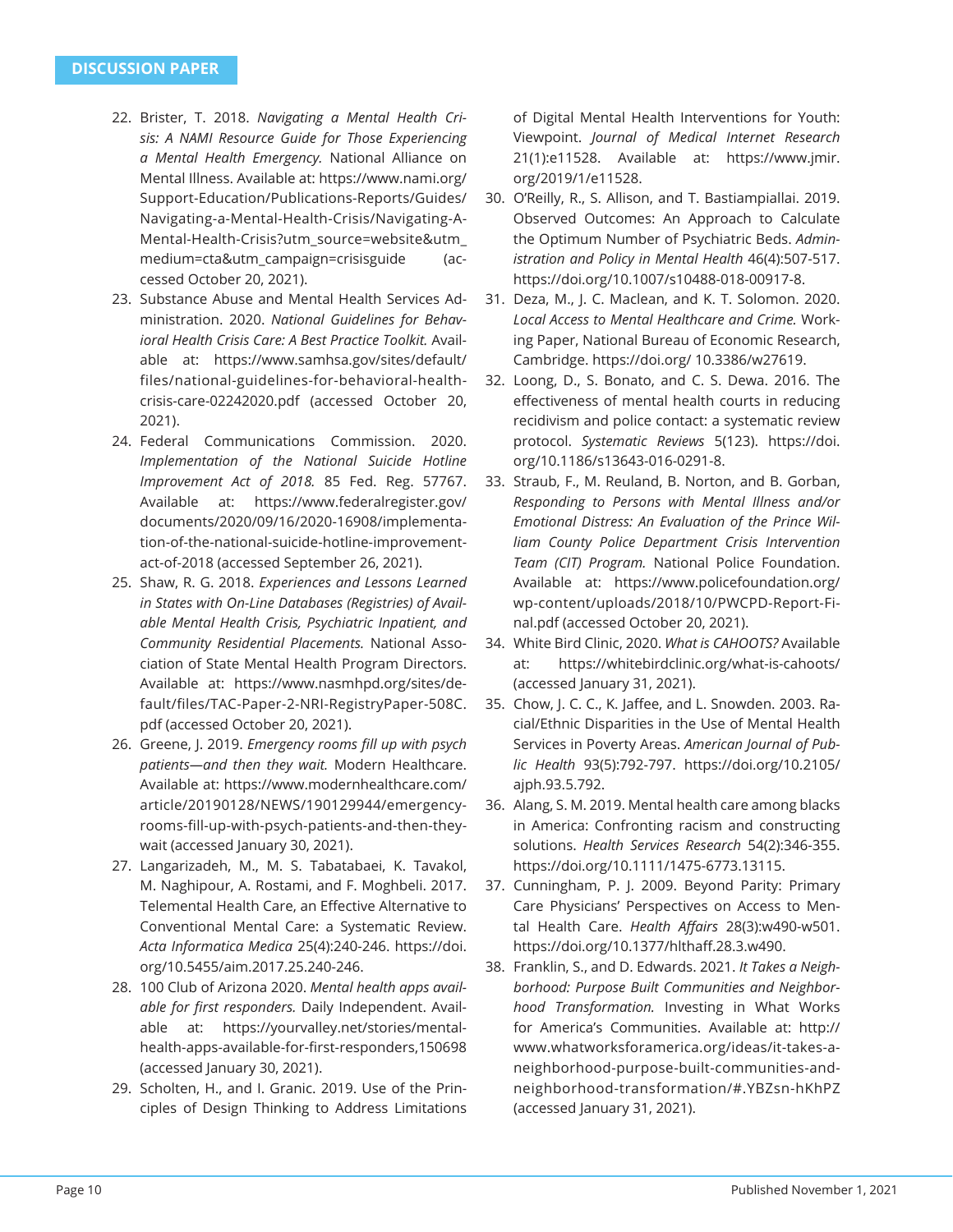- 39. Olds, D. L. 2006. The nurse–family partnership: An evidence-based preventive intervention. *Infant Mental Health Journal* 27(1):5-25. https://doi. org/10.1002/imhj.20077.
- 40. Regenstein, M., Trott, J., Williamson, Al., and J. Theiss. 2018. Addressing Social Determinants of Health Through Medical-Legal Partnerships. *Health Aff airs* 37(3),378-385. https://doi.org/10.1377/ hlthaff .2017.1264.
- 41. Children's Defense Fund. 2020. *The State of America's Children 2020—Child Poverty.* Available at: https://www.childrensdefense.org/wp-content/ uploads/2021/04/The-State-of-Americas-Children-2021.pdf (accessed October 20, 2021).
- 42. Ettman, C. K., A. M. Abdalla, G. H. Cohen, L. Sampson, P. M. Vivier, and S. Galea. 2020. Prevalence of Depression Symptoms in US Adults Before and During the COVID-19 Pandemic. *JAMA Network Open* 3(9):e2019686. https://doi.org/10.1001/jamanetworkopen.2020.19686.
- 43. Shim, R. S. 2020. Mental Health Inequities in the Context of COVID-19. *JAMA Network Open*  3(9):e2020104. https://doi.org/10.1001/jamanetworkopen.2020.20104.
- 44. Jacob, C. M., D. D. Briana, G. C. Di Renzo, N. Modi, F. Bustreo, G. Conti, A. Malamistsi-Puchner, and M. Hanson. 2020. Building resilient societies after CO-VID-19: the case for investing in maternal, neonatal, and child health. *Lancet Public Health* 5:e624-e627. https://doi.org/10.1016/ S2468-2667(20)30200-0.
- 45. Shim, R. S., and M. T. Compton. 2020. The Social Determinants of Mental Health: Psychiatrists' Roles in Addressing Discrimination and Food Insecurity. *Focus* 18(1):25-30. https://doi.org/10.1176/ appi.focus.20190035.
- 46. Rost, K., Y. P. Hsieh, S. Xu, N. Menachemi, and A. S. Young. 2011. Potential Disparities in the Management of Schizophrenia in the United States. *Psychiatric Services* 62(6),613-618. https://doi. org/10.1176/ps.62.6.pss6206\_0613.
- 47. National Academies of Sciences, Engineering, and Medicine. 2020. *Framework for Equitable Allocation of COVID-19 Vaccine. Consensus Study Report.* Washington, DC: National Academies Press. https://doi. org/10.17226/25917.
- 48. H. Schmidt, R. Weintraub, M. A. Williams, K. Miller, A. Buttenheim, E. Sadecki, H. Wu, A. Doiphode, N. Nagpal, L. O. Gostin, and A. A. Shen. 2021. Equitable Allocation of COVID-19 Vaccines in the United States. *Nature Medicine* 27:1298-1307. https://doi.

org/10.1038/s41591-021-01379-6.

- 49. Warren, R. C., L. Forrow, D. A. Hodge, and R. D. Truog. 2020. Trustworthiness before Trust—Covid-19 Vaccine Trials and the Black Community. *New England Journal of Medicine* 383:e121. https://doi. org/10.1056/NEJMp2030033.
- 50. Cohen, S., D. Janicki-Deverts, and G. E. Miller. 2007. Psychological stress and disease. *JAMA*  298(14):1685-1687. https://doi.org/10.1001/ jama.298.14.1685.
- 51. Williams, D. R., J. A Lawrence, B. A. Davis, and C. Vu. 2019. Understanding how discrimination can affect health. *Health Services Research* 54 (Suppl 2):1374- 1388. https://doi.org/10.1111/1475-6773.13222.
- 52. Davis, B. A. 2020. Discrimination: A Social Determinant of Health Inequities. *Health Affairs Blog.* Available at: https://www.healthaffairs.org/do/10.1377/ hblog20200220.518458/full/ (accessed January 31, 2021).
- 53. Lai, M., and L. Huang. 2011. Effects of early life stress on neuroendocrine and neurobehavior: mechanisms and implications. *Pediatrics and Neonatolology* 52(3):122-129. https://doi.org/10.1016/j. pedneo.2011.03.008.
- 54. Robert Wood Johnson Foundation. n.d. *Racism and health.* Available at: https://www.rwjf.org/en/ library/collections/racism-and-health.html (accessed January 31, 2021).
- 55. Centers for Disease Control and Prevention. 2019. *Preventing Adverse Childhood Experiences (ACEs): Leveraging the Best Available Evidence.* Available at: https://www.cdc.gov/violenceprevention/pdf/preventingACES.pdf (accessed October 20, 2021).
- 56. D'Andrea, W., J. Ford, B. Stolbach, J. Spinazzola, and B. A. van der Kolk. 2012. Understanding interpersonal trauma in children: Why we need a developmentally appropriate trauma diagnosis. *American Journal of Orthopsychiatry* 82(2):187-200. https:// doi.org/10.1111/j.1939-0025.2012.01154.x.
- 57. 57. Slopen, N., J. P. Shonkoff, M. A. Albert, H. Yoshikawa, A. Jacobs, R. Stoltz, and D. R. Williams. 2016. Racial Disparities in Child Adversity in the U.S.: Interactions with Family Immigration History and Income. *American Journal of Preventive Medicine* 50(1):47-56. https://doi.org/10.1016/j. amepre.2015.06.013.
- 58. Bauer, A. G., K. Christensen, C. Bowe-Thompson, S. Lister, N. Aduloju-Ajijola, and J. Berkley-Patton. 2020. "We Are Our Own Counselor": Resilience, Risk Behaviors, and Mental Health Service Utiliza-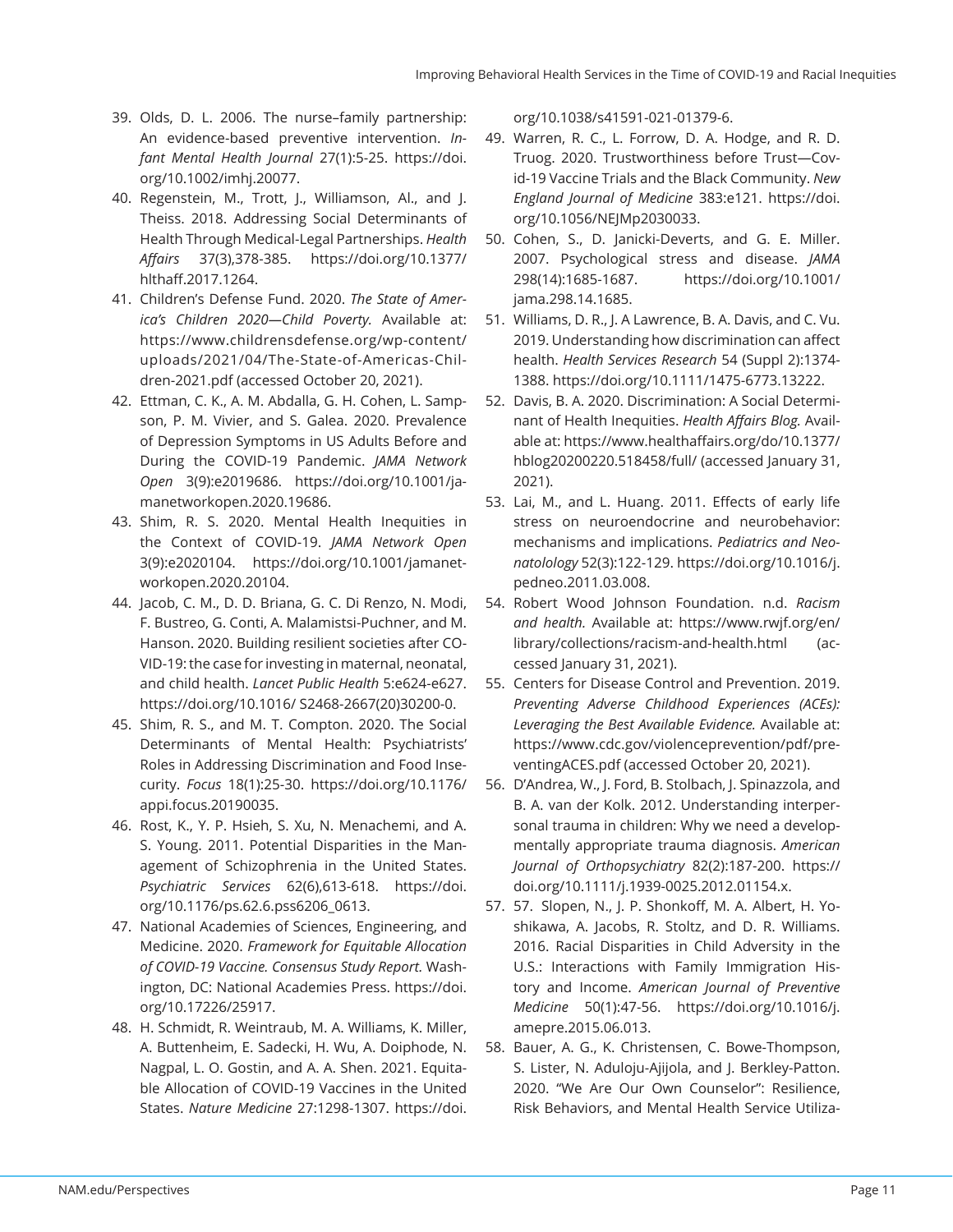tion among Young African American Men. *Journal of Behavioral Medicine* 46(3-4):278-289. https://doi. org/10.1080/08964289.2020.1729087.

- 59. Lau, K. S. L., M. B. Rosenman, S. E. Wiehe, S. E., W. Tu, and M C. Aalsma. 2018. Race/Ethnicity, and Behavioral Health Status: First Arrest and Outcomes in a Large Sample of Juvenile Offenders. The Journal *of Behavioral Health Services & Research* 45(2):237- 251. https://doi.org/10.1007/s11414-017-9578-3. White, L. M., M. C. Aalsma, M. P. Salyers, A. R. Hershberger, V. R. Anderson, K. Schwartz, A. L. Dir, and J. H. McGrew. 2019. Behavioral Health Service
- 60. Utilization Among Detained Adolescents: A Meta-Analysis of Prevalence and Potential Moderators. *Journal of Adolescent Health* 64(6):700-708. https:// doi.org/10.1016/j.jadohealth.2019.02.010.
- 61. National Institute of Mental Health. n.d. *Mental Illness.* Available at: https://www.nimh.nih.gov/ health/statistics/mental-illness.shtml (accessed January 31, 2021).
- 62. Dorsey, S., K. A. McLaughlin, S. Kerns, J. P. Harrison, H. K. Lambert, E. C. Briggs, J. Revillion Cox, and L. Amaya-Jackson. 2017. Evidence Base Update for Psychosocial Treatments for Children and Adolescents Exposed to Traumatic Events. *Journal of Clinical Child and Adolescent Psychology* 46(3):303-330. https://doi.org/10.1080/15374416.2016.1220309.
- 63. Hoover, S. A., H. Sapere, J. M. Lang, J. M., E. Nadeem, K. L. Dean, and P. Vona. 2018. Statewide implementation of an evidence-based trauma intervention in schools. *School Psychology Quarterly*  33(1):44-53. https://doi.org/10.1037/spq0000248.
- 64. Hodgdon H. B., K. Kinniburgh, D. Gabowitz, M. E. Blaustein, and J. Spinazzola. 2013. Development and implementation of trauma-informed programming in youth residential treatment centers using the ARC framework. *Journal of Family Violence* 28(7):679-692. https://doi.org/10.1007/s10896- 013-9531-z.
- 65. Bryson, S. A., E. Gauvin, A. Jamieson, M. Rathgeber, L. Faulkner-Gibson, S. Bell, J. Davidson, J. Russel, and S. Burke. 2017. What are effective strategies for implementing trauma-informed care in youth inpatient psychiatric and residential treatment settings? A realist systematic review. *International Journal of Mental Health Systems* 11:36. https://doi. org/10.1186/s13033-017-0137-3.
- 66. Dishion, T. J., L. M. Brennan, D. S. Shaw, A. D. McEachern, M. N. Wilson, and B. Jo. 2014. Prevention of problem behavioral through annual family

check-ups in early childhood: intervention effects from home to early elementary school. *Journal of Abnormal Child Psychology* 42(3):343-354. https:// doi.org/10.1007/s10802-013-9768-2.

- 67. Shelleby, E. C., D. S. Shaw, T. J. Dishion, M. N. Wilson, and F. Gardner. 2018. Effects of the Family Check-Up on reducing growth in conduct problems from toddlerhood through school age: An analysis of moderated mediation. *Journal of Consulting and Clinical Psychology* 86(10):856-867. https://doi. org/10.1037/ccp0000337.
- 68. Paris, R., J. D. Bartlett, and C. Beaugard. 2020. Early childhood risk factors, prevention and intervention. In *Routledge International Handbook of Delinquency and Health*, edited by M. G. Vaughn, C. P. Salas-Wright, and D. B. Jackson. Taylor & Francis.
- 69. National Academies of Sciences, Engineering, and Medicine. 2019. *Fostering Healthy Mental, Emotional, and Behavioral Development in Children and Youth: A National Agenda. Consensus Study Report.* Washington DC: National Academies Press. https://doi. org/10.17226/25201.
- 70. K. E. Watkins, K. E., A. J. Ober, K. Lamp, M. Lind, C. Setodji, K. C. Osilla, S. B. Hunter, C. M. McCullough, K. Becker, P. O. Iyiewuare, A. Diamant, K. Heinzerling, and H. A. Pincus. 2017. Collaborative Care for Opioid and Alcohol Use Disorders in Primary Care: The SUMMIT Randomized Clinical Trial. *JAMA Internal Medicine* 177(10), 1480-1488. https://doi. org/10.1001/jamainternmed.2017.3947.
- 71. National Head Start Association. 2018. 2017 *National Head Start Profi le*. Available at: https://hnhsa. app.box.com/s/z55bxt1zf3ih0cwm65duvwskpijfruiq/file/343254382360 (accessed January 31, 2021).
- 72. Powell, B. J., S. V. Patel, A. D. Haley, E. R. Haines, K. E. Knocke, S. Chandler, C. C. Katz, H.P. Seifert, G. Ake, G., 3rd, L. Amaya-Jackson, and G. A. Aarons. 2020. Determinants of Implementing Evidence-Based Trauma-Focused Interventions for Children and Youth: A Systematic Review. *Administration and Policy in Mental Health* 47(5):705-719. https:// doi.org/10.1007/s10488-019-01003-3.
- 73. National Academies of Sciences, Engineering, and Medicine. 2019. *The Promise of Adolescence: Realizing Opportunity for All Youth. Consensus Study Report.* Washington DC: National Academies Press. https://doi.org/10.17226/25388.
- 74. National Academies of Sciences, Engineering, and Medicine. 2019. *Vibrant and Healthy Kids: Aligning*